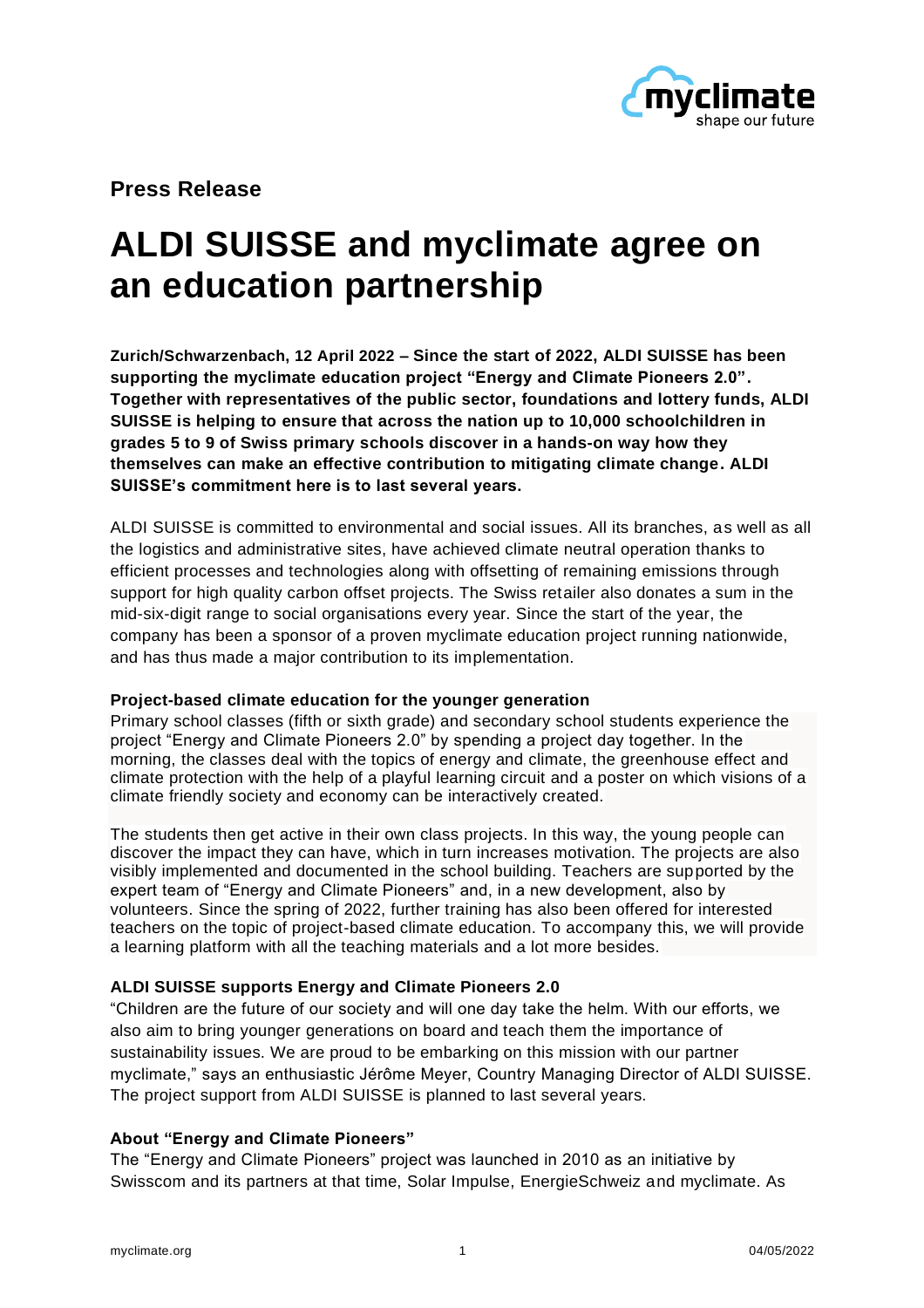

part of "Energy and Climate Pioneers", more than 24,000 schoolchildren in German-speaking and French-speaking Switzerland and in Ticino have implemented more than 1,100 practical projects. Among other things, bicycle shopping services were offered, experiments were conducted with renewable energies, and climate friendly lunch menus were cooked and served together with restaurant chefs.

For "Energy and Climate Pioneers 2.0", myclimate has succeeded in building a solid and strong "public-private partnership" with representatives of the public sector, foundations, lottery funds and the private sector. myclimate would therefore like to thank ALDI SUISSE for its valuable support in terms of content and funding, along with EnergieSchweiz, UBS, the 3FO Foundation, the Charitable Fund of the Canton of Zurich, the Cultural Foundation of the Canton of St. Gallen, Huber+Suhner, and the Department of Primary Education of the Canton of Lucerne.

### **For further information please contact:**

myclimate media spokesperson [kai.landwehr@myclimate.org](mailto:kai.landwehr@myclimate.org) [media@aldi-suisse.ch](mailto:media@aldi-suisse.ch) Tel. +41 44 500 37 61 Tel. +41 71 980 20 10

#### **Foundation myclimate ALDI SUISSE Ltd.**

Pfingstweidstrasse 10 and 10 and 10 and 10 and 10 and 10 and 10 and 10 and 10 and 10 and 10 and 10 and 10 and 1 8005 Zurich, Switzerland 9536 Schwarzenbach [www.myclimate.org](http://www.myclimate.org/) www.aldi.ch T +41 44 500 43 50

### **Kai Landwehr ALDI SUISSE Press Office**

# **About ALDI SUISSE Ltd.**

ALDI SUISSE Ltd. is a Swiss company with headquarters in Schwarzenbach (SG) and belongs to the ALDI SÜD corporation, a retail company that operates successfully all over the world. Simple, responsible and reliable: These are the core values behind the company's activities. This means that alongside high-quality products at consistently affordable prices, the company also works to ensure sustainable, environmentally friendly and animal-friendly production. A large proportion of the sales from the approximately 1,600 products in the ALDI SUISSE standard range is generated with items from Switzerland. With more than 3,900 employees and 227 branches, ALDI SUISSE has been establishing itself as one of the biggest employers in Swiss retail since 2005.